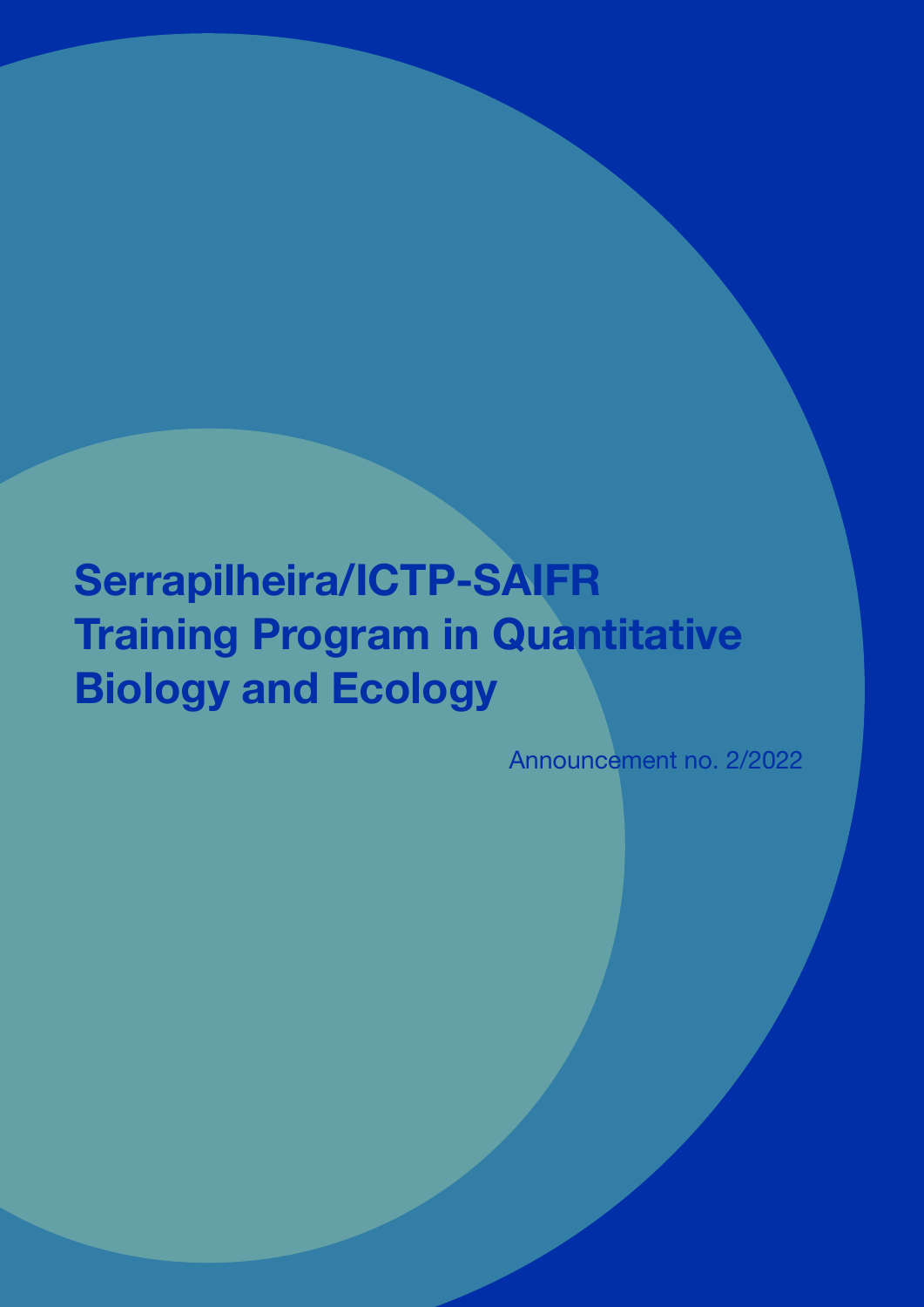



## **Serrapilheira/ICTP-SAIFR Training Program in Quantitative Biology and Ecology**

Announcement no. 2/2022

## **Application window: March 23 - April 13, 2022**

The second call for applications for the Training Program in Quantitative Biology and Ecology is intended for students interested in exploring the different subfields of biology and ecology through a transdisciplinary approach including physics, mathematics, and computer science.

In 2022, the program will offer a five-month in-person course divided into two—the introductory (July-August) and the advanced (September-November)—modules at the facilities of the International Centre for Theoretical Physics – South American Institute for Fundamental Research (ICTP – SAIFR), in the city of São Paulo. By the end of the training program, participants are expected to compete for positions in top research centers of excellence worldwide.

This document contains the detailed description of the program, and the eligibility and selection criteria.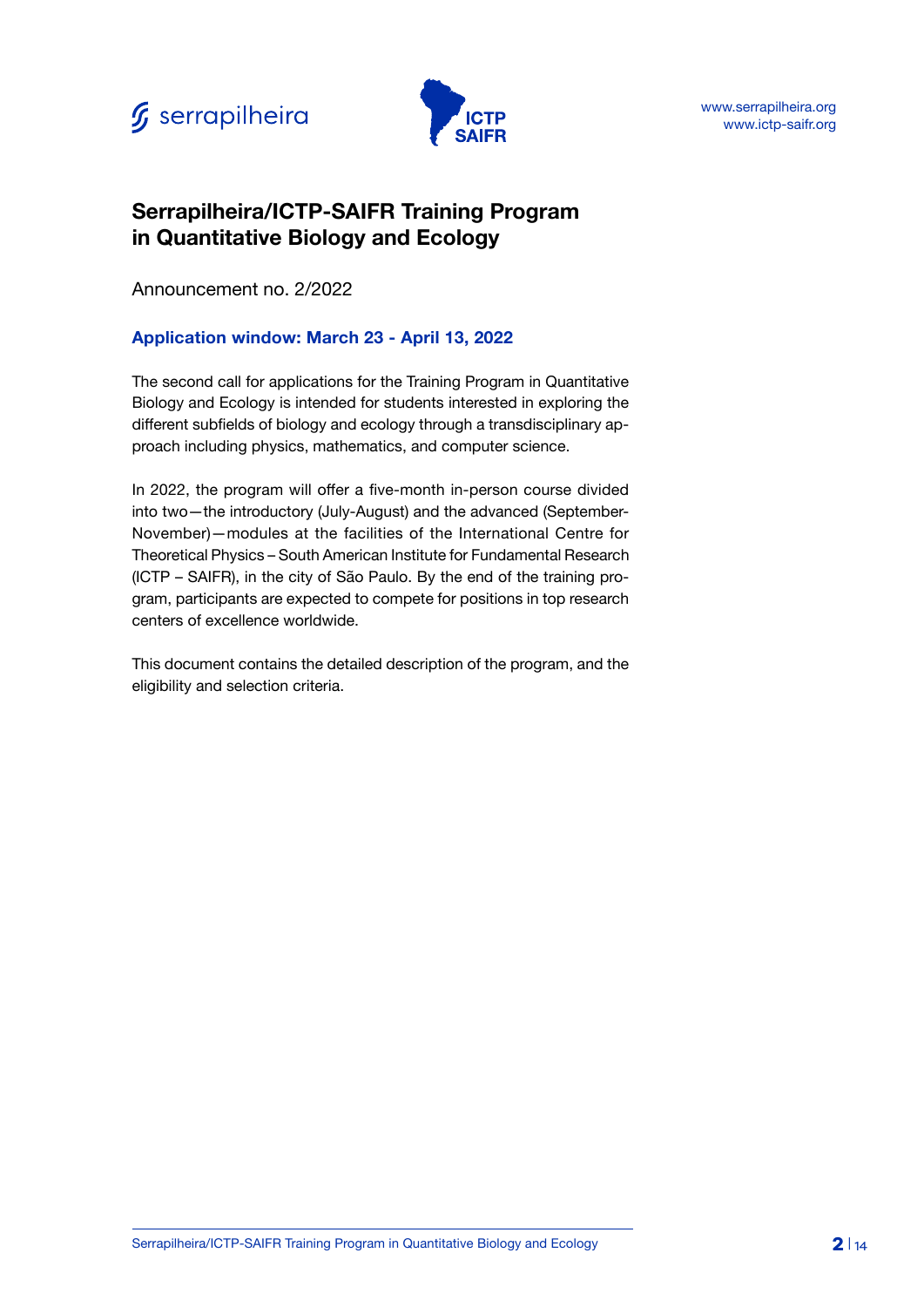



www.serrapilheira.org www.ictp-saifr.org

## **Contents**

#### **1. The program p.4**

Transdisciplinary approach Quantitative tools Thematic overview Goal Target Audience **Organization** Advisory Board

#### **2. Modular course p.7**

**Structure Teachers Studentss** 

#### **3. What comes after the course? p.8**

#### **4. Application p.9**

Who can apply How to register

#### **5. Selection Process p.11**

Documentation evaluation Interview Result Selection for the advanced module Timeline

#### **6. Student stipend p.12**

#### **7. Important Considerations p.13**

Health conditions (COVID-19 pandemic) **Demographics** On a legal note

#### **8. Contact p.14**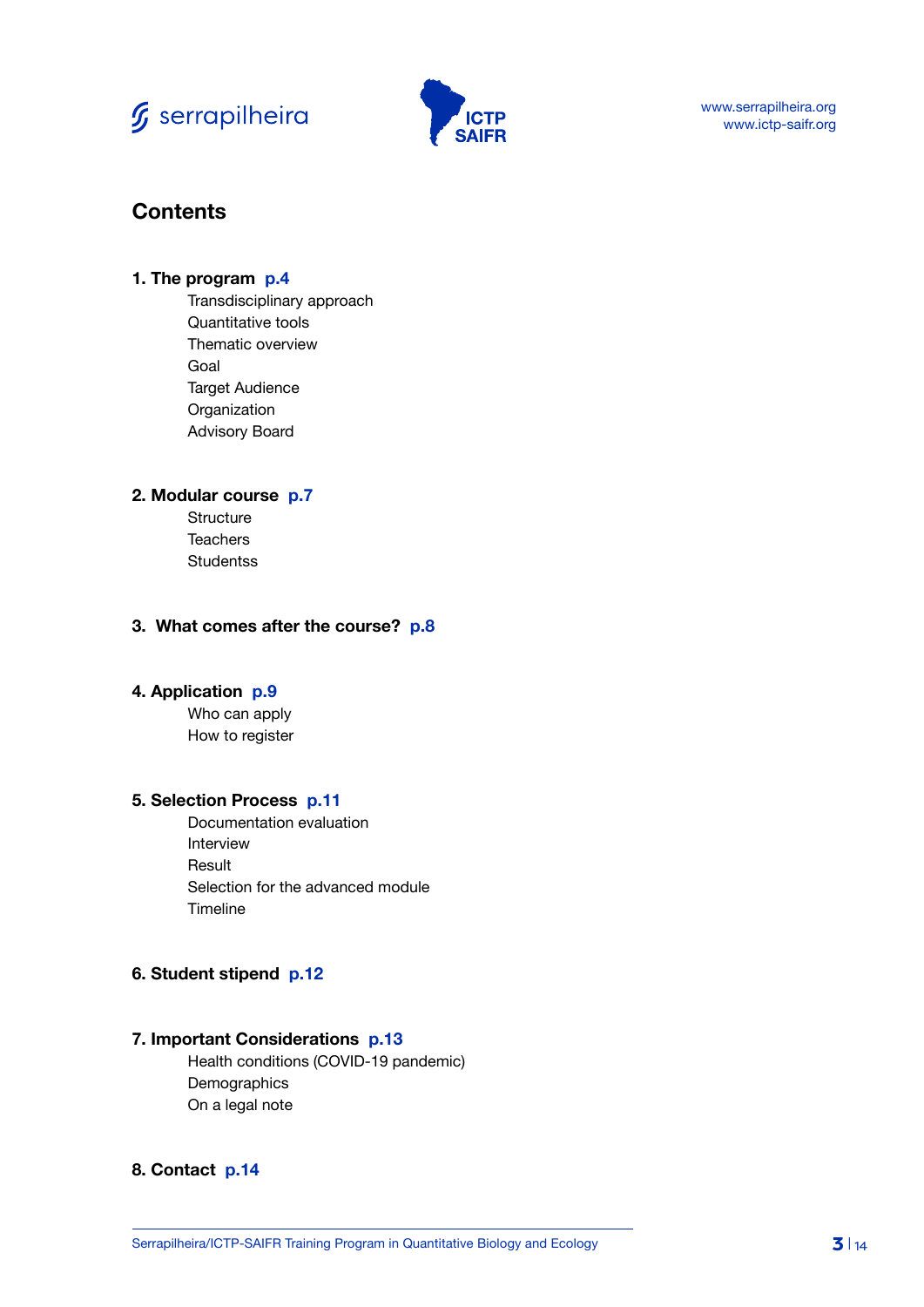



## **1. The Program**

The Training Program in Quantitative Biology and Ecology offers an intensive course for students at the beginning of their scientific careers. In addition to an immersion in the main topics of biology and ecology by working directly with scientists who are leading major advances in their respective fields, participants will receive training in mathematical modeling and computational methods. Participants will leave the program prepared to tackle cutting-edge open questions in the life sciences.

## **Transdisciplinary Approach**

Given the inherent complexity of the life sciences, many of the big unanswered questions in this field may only be solved by combining approaches and tools from different fields.

We understand transdisciplinarity in the life sciences as the cross-referencing and integration of several fields of knowledge (mathematics, physics, computer science) to answer difficult questions and generate conceptual, theoretical and/or methodological innovations.

One of the main goals of the course is to train students to combine traditional and quantitative approaches in the life sciences in order to better understand biological and ecological processes.

## **Quantitative Tools**

Describing living systems through the lens of mathematical models and physical principles enables the identification of patterns in natural systems, thereby pushing the boundaries of purely experimental research. Moreover, technological advances have made it possible to collect and analyze high-quality and precise data about biological processes. We now have access to a huge volume of data, and an enormous capacity to analyze and extract valuable biological knowledge from them.

These resources open up multiple possibilities for life science research, facilitating the observation of new phenomena that are key to making steps forward in a given field.

## **Thematic overview**

By being exposed to a broad range of research lines and approaches—from more traditional to predominantly quantitative approaches—in different fields of the life sciences (biology and ecology), program participants will be able to decide the next step in their careers after exploring new research directions with a transdisciplinary approach.

## **Goal**

The goal of the program is to train participants to develop the critical thinking required to ask big, open questions in the life sciences and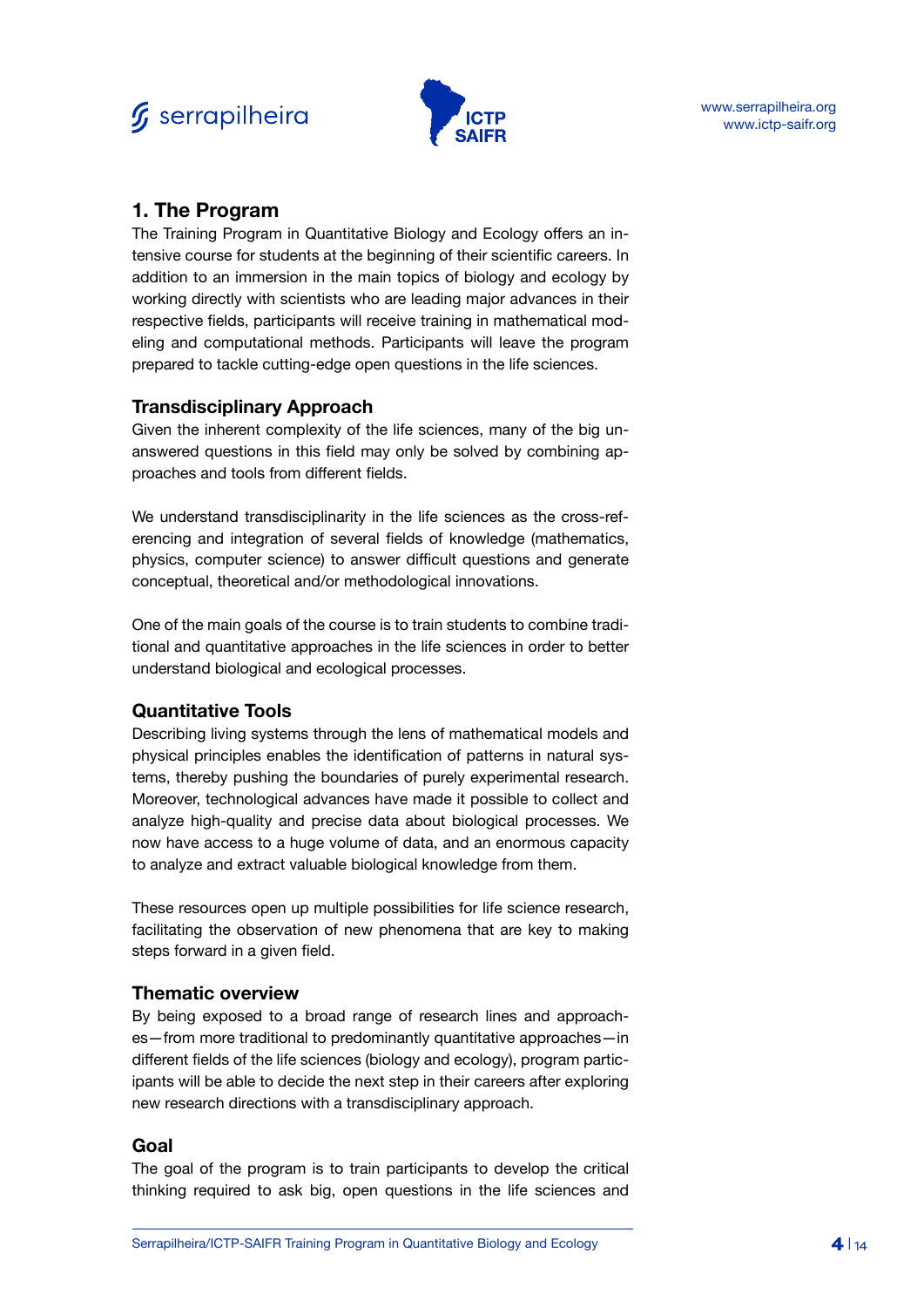## $f<sub>s</sub>$  serrapilheira



acquire some of the mathematical and computational skills needed to better answer them.

We hope that, after completing the modular course, the students will continue their training in a PhD program of excellence. Our long-term goal is to create a highly qualified generation of young Brazilian and Latin American scientists with quantitative skills to further the understanding of biological systems.

## **Target Audience**

We are looking for pre-doctoral students who are either enrolled in an undergraduate program or have completed their undergraduate studies in any field in Brazil or other Latin American countries. Our selection aims to compose a group of students with diverse academic backgrounds, curious and interested in diving into a wide variety of topics and methodological approaches in biology and ecology.

Although excellent academic performance is a key factor in the selection process, we are especially looking for young researchers who demonstrate the ability to tackle challenging tasks with methodological rigor, critical thinking, creativity, and a spirit of collaboration.

Candidates should have full-time availability to work on the course and be willing to continue their scientific careers in doctoral programs of excellence.

#### **Organization**

The Training Program in Quantitative Biology and Ecology was launched in 2021 in a partnership between the Serrapilheira Institute and the International Centre for Theoretical Physics - South American Institute for Fundamental Research (ICTP-SAIFR).

The Serrapilheira Institute is the first private institution to support research excellence and scientific outreach in Brazil. As a non-profit organization supported by its endowment fund and broadly recognized by the Brazilian scientific community, it offers programs for researchers and communicators from all regions of Brazil.

ICTP-SAIFR is a South American hub for theoretical physics, created in 2011 through a collaboration between the International Centre for Theoretical Physics (ICTP) in Italy, the São Paulo Research Foundation (FAPESP), and the Institute of Theoretical Physics of the São Paulo State University (UNESP). ICTP-SAIFR's mission is to conduct research in theoretical physics at the highest international standards, to support research in regions of South America where theoretical physics is less developed, and to function as an international center for scientific training.

More details about the requirements in section 4 (Application)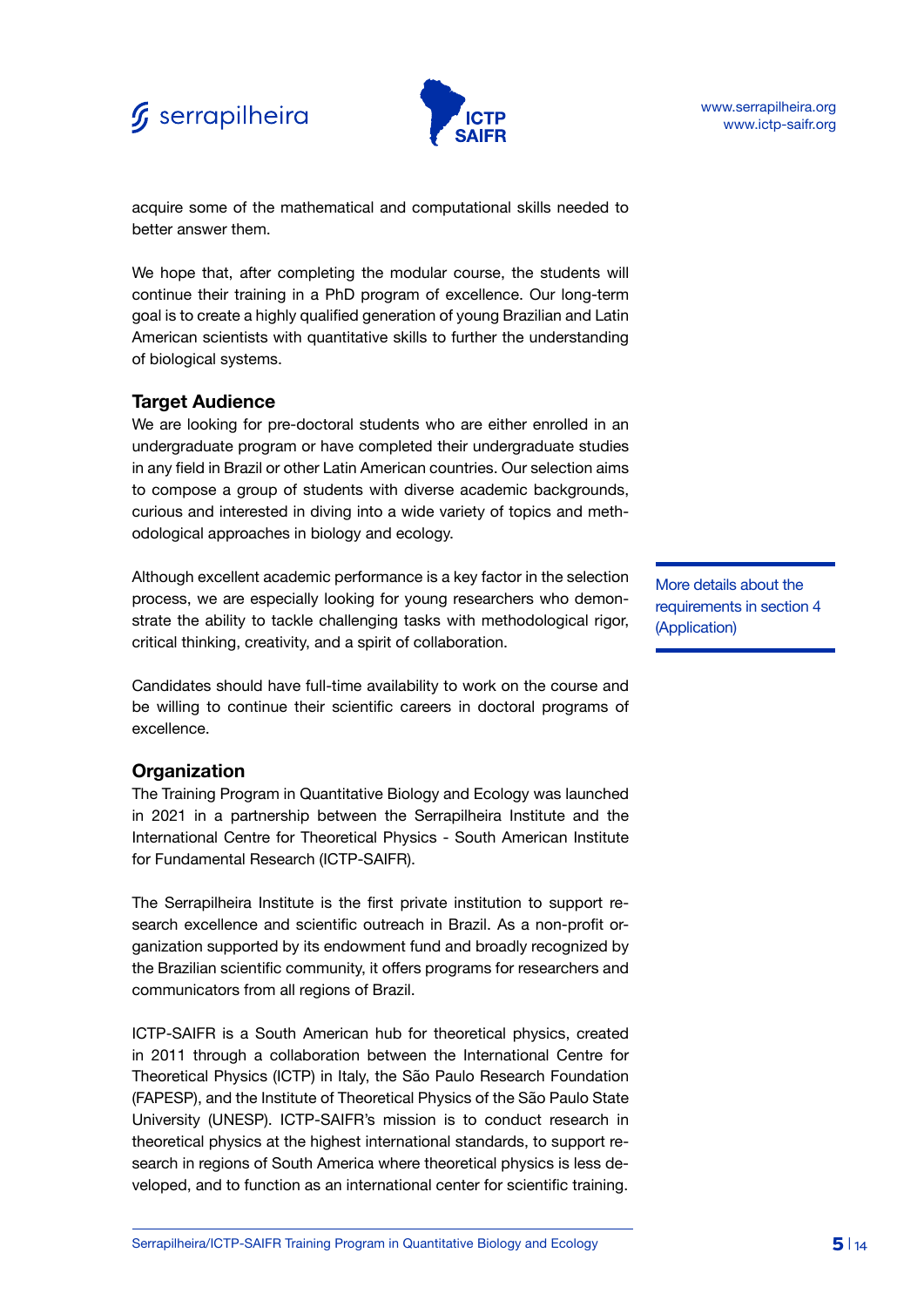



## **Advisory Board**

The Training Program in Quantitative Biology and Ecology was conceived and structured with the support of an Advisory Committee that systematically follows the development and consolidation of the program's different stages. The members of the Advisory Board are:

#### **Jordi Bascompte**

Professor of Ecology at the University of Zurich, Switzerland, and director of the master's Program in Environmental Sciences at the same university.

#### **William Bialek**

John Archibald Wheeler/Battelle Professor in Physics at Princeton University, USA, Visiting Professor of Physics at The Graduate Center at CUNY,USA, co-director of the Center for the Physics of Biological Function (The Graduate Center at CUNY and Princeton University).

#### **Thiago Carvalho**

Graduate Program Coordinator at the Champalimaud Foundation, Portugal.

#### **António Coutinho**

Former director of the Doctoral Program of the Gulbenkian Institute of Science (IGC), in Portugal.

#### **Akiko Iwasaki**

Professor at Yale University and principal investigator at the Howard Hughes Medical Institute (HHMI), USA.

#### **Maria Leptin**

Director of the European Research Council (ERC).

#### **Simon Levin**

James S. McDonnell Distinguished University Professor in the Department of Ecology and Evolutionary Biology at Princeton University (USA) and Director of the Center for BioComplexity at the Environmental Institute, also at Princeton

#### **Gabriel Mindlin**

Professor of Physics at the University of Buenos Aires.

#### **Stevens Rehen**

Director of Research at Instituto D'Or de Pesquisa e Ensino (IDOR) and Full Professor at the Federal University of Rio de Janeiro (UFRJ).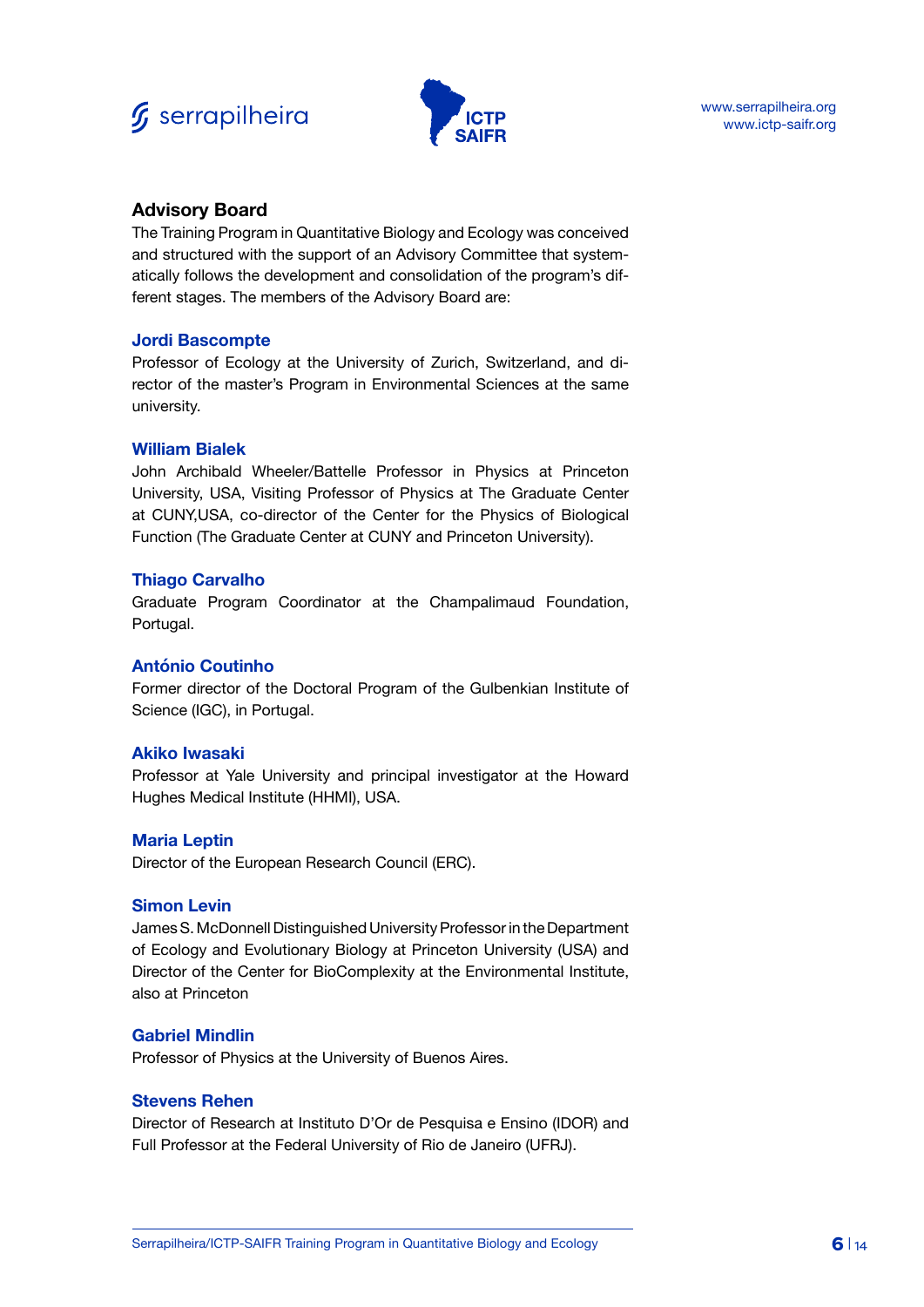



## **2. Modular course**

The program offers a five-month, full-time (morning and afternoon) onsite course. The course is divided in two modules, introductory and advanced, and takes place at the ICTP-SAIFR facilities in the city of São Paulo.

## **Course Structure**

#### **Introductory module (July-August)**

#### **Mini modules:**

Quantitative foundations of biological concepts Hypothesis-driven research Data-driven research Computational methods Mathematical modelling in biology

Each mini module will consist of lectures, hands-on sessions, and question and answer sessions. The weekly course load will be complemented by activities such as journal clubs, research seminars delivered by guest speakers, and discussion sessions. In the last week of the module, students will develop group projects in which they will apply what they learned during the module.

#### **Advanced module (September-November)**

#### **Mini modules:**

Genetics and epigenetics Evolution Developmental biology Neurobiology Molecular and structural biology Systems biology Immunology **Biophysics** Community ecology and biodiversity Climate change impact on biodiversity Behavioral ecology Microbial ecology Disease ecology and epidemiology

In this module, students will be exposed to different fields of biology and ecology through lectures, hands-on sessions, and question and answer sessions. As much as possible, each topic will be presented through a combination of quantitative and traditional approaches, aiming to show students how they complement each other. Activities such as research seminars, discussion sessions and journal clubs will also be part of the weekly schedule.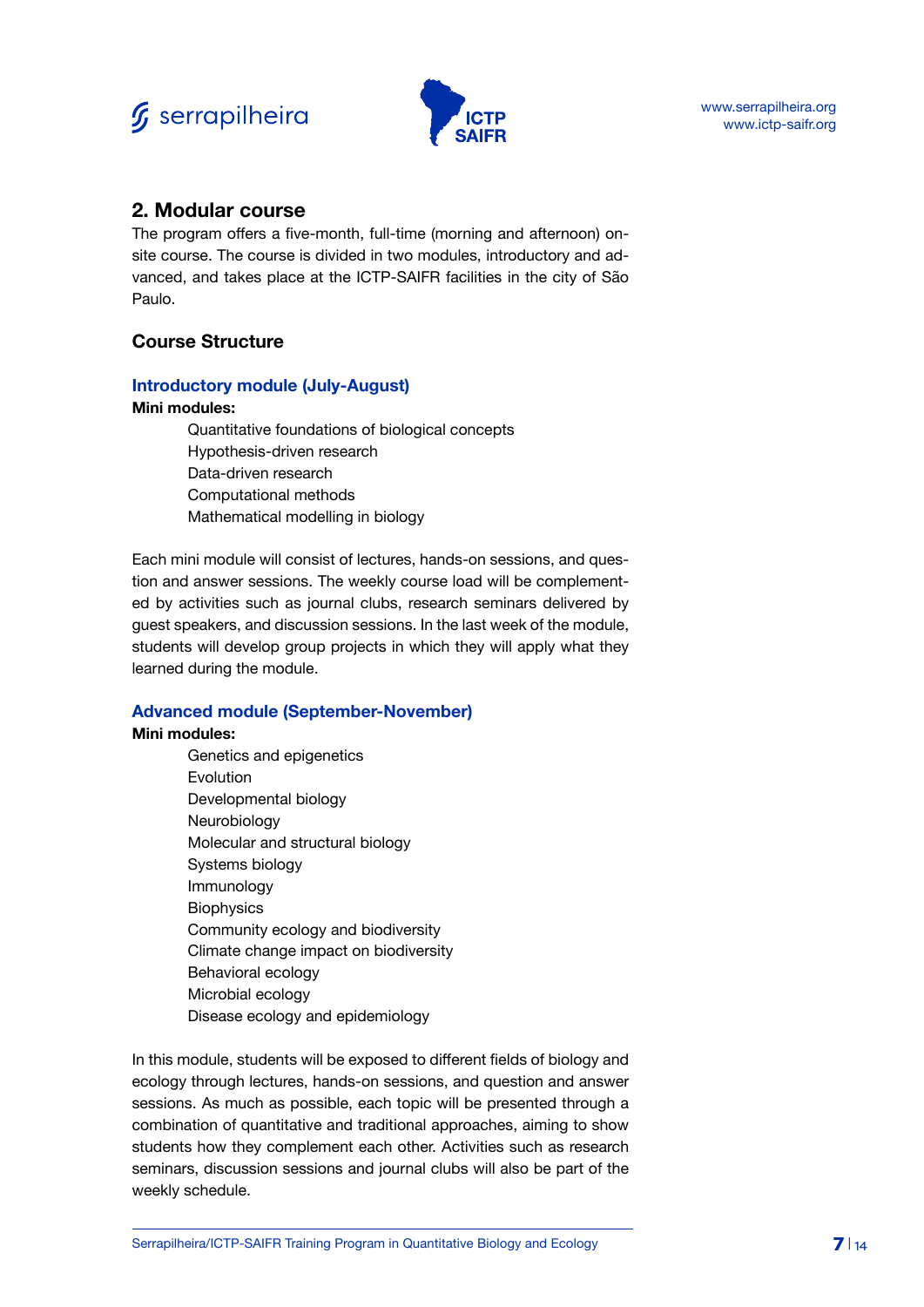



## **Faculty**

The faculty is made up of scientists working in leading research centers worldwide. More than just highly qualified professors, their scientific careers illustrate how cutting-edge research is conceived and developed today.

Students will have the unique opportunity to interact inside and outside the classroom with researchers who are leaders in their fields. As we will have professors from different parts of the world and students of different nationalities, **all classes will be held in English**.

#### **Students**

We are looking for students with excellent academic records who are eager to learn new concepts and methods, willing to participate actively, ask questions, and interact and collaborate in developing different activities.

We expect that the participants will enjoy the opportunity to interact with leading scientists whose research has an impact on the international scientific community and who wish to contribute to the process of training the next generation of young researchers with great potential.

Therefore, full dedication is mandatory throughout the course and in all activities. Students with an unexcused absence may be dismissed from the program.

## **3. What comes after the course?**

During the advanced module, students will receive guidance and support in preparing for the different stages of applying to doctoral programs. Participants are expected to be able to compete for positions in the world's top research centers by the end of the course.

The long-term goal of the Training Program in Quantitative Biology and Ecology is to develop a densely connected network of promising Brazilian and Latin American scientists dedicated to major questions in the life sciences with solid quantitative skills. To further strengthen this network, the Program will organize an annual symposium in Brazil, open to Brazilian participants who have completed the modular course and are in the second, third, and fourth years of their doctoral programs. All transportation, room and board for the participants will be covered by the Program during the days of the event.

A limited number of participants from other Latin American countries will have room, board and air transportation covered by ICTP-SAIFR.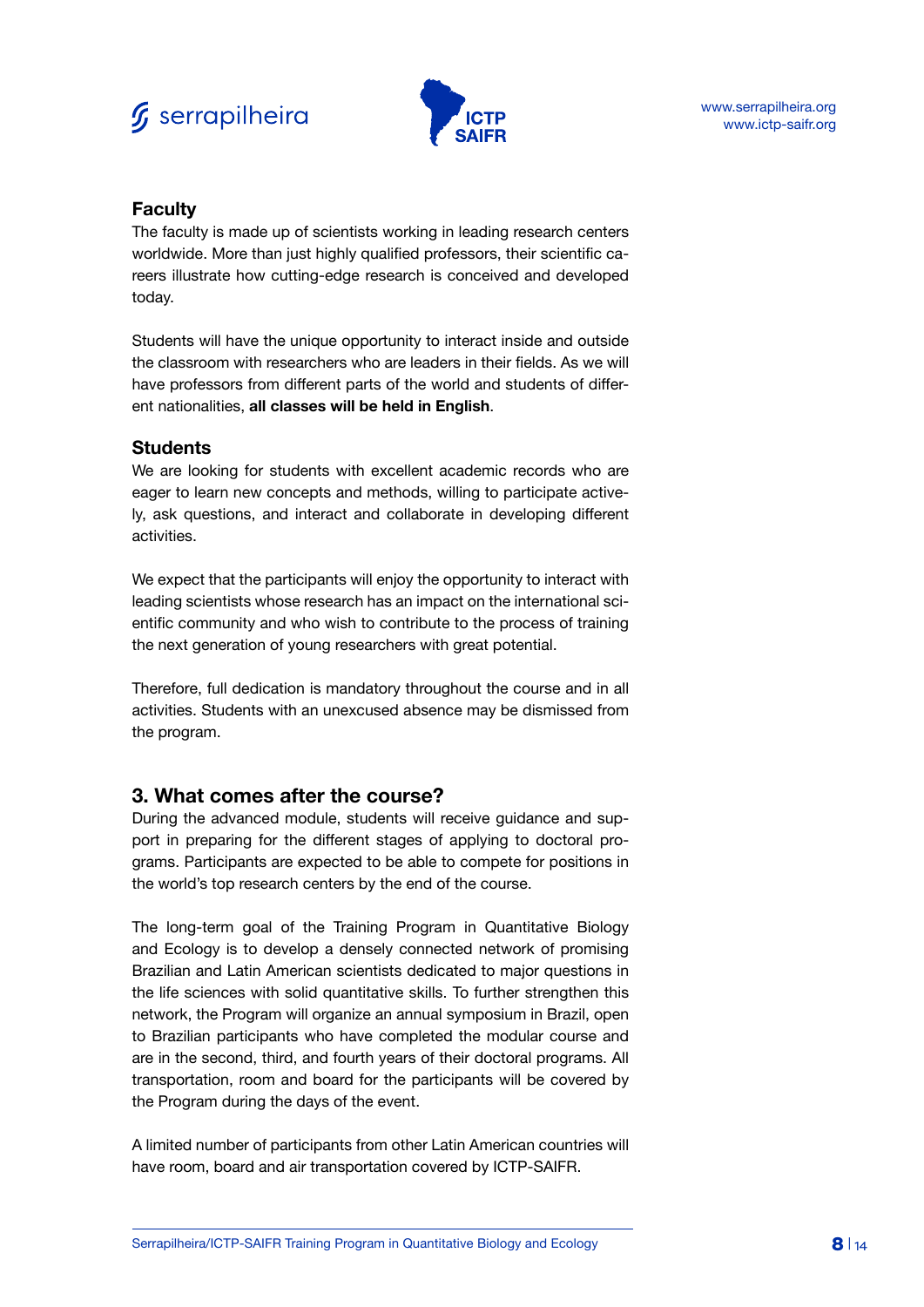



## **4. Application**

#### **Who can apply**

We strongly encourage all applicants to acquaint themselves with our selection process before applying.

• Applicants must either be enrolled in an undergraduate program or have completed their undergraduate studies at a higher education institution in Brazil or another Latin American country. Those pursuing or having completed a master's degree, regardless of the institution, are also eligible.

**Students who are pursuing or have already completed a doctoral degree are not eligible.**

• Mastery of the English language is essential. Both the selection process and the classes and other course activities will be conducted entirely in English.

• Persons with an academic background in any field of knowledge are welcome. Previous research experience in the biological sciences is desirable, but not a requirement. People with a background in exact sciences or computer science with a strong interest in the life sciences are encouraged to apply even without prior experience in biological sciences or ecology.

• Familiarity with differential and integral calculus is required. The selection process will involve questions aligned with a basic calculus course; calculus tools will be used in the lectures of some mini courses.

• Candidates must be available to dedicate themselves entirely to the onsite course in the city of São Paulo for the duration of the course.

• Participants in the Program's 2021 call who meet the eligibility criteria for the 2022 call are welcome to apply again.

#### **How to enroll**

**All applications will be reviewed, but the first 500 applicants will have priority in the selection process**. Therefore, we recommend that candidates prepare their documentation in advance and pay attention to the date the application window opens to be able to start the application process as soon as possible.

Starting **March 23, 2022**, applicants can apply to the Program at **[https://](https://www.ictp-saifr.org/qbioprogram/) [www.ictp-saifr.org/qbioprogram/](https://www.ictp-saifr.org/qbioprogram/)**, by filling out an online application form and attaching the following documents:

All answers on the online form must be in English. Entries in Portuguese will not be considered.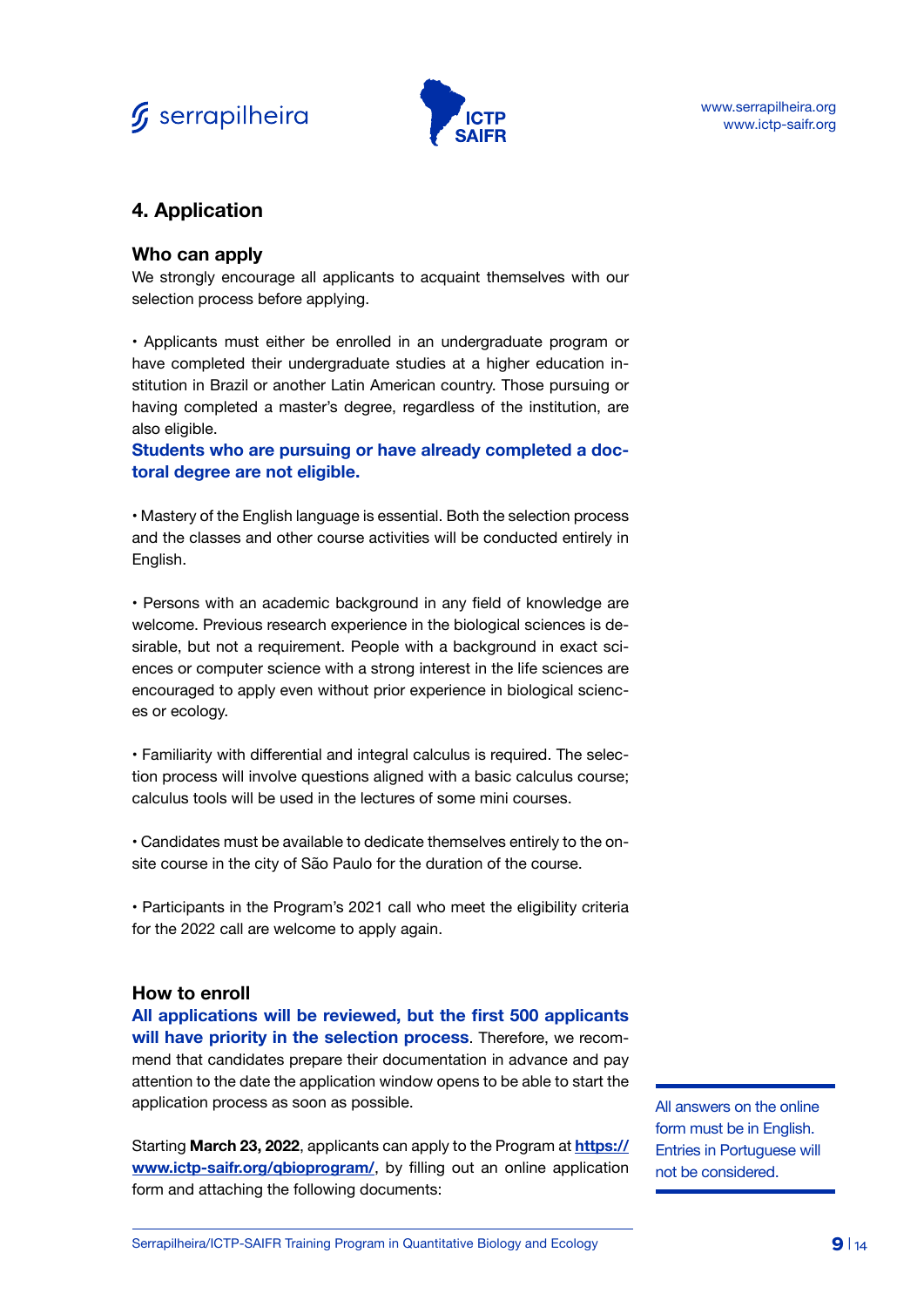



#### **Curriculum vitae**

In **English**, not to exceed two pages, in .pdf format.

#### **Complete undergraduate transcripts**

All applicants must submit their undergraduate academic transcript including grades obtained in the courses taken. **You do NOT need to translate this document (i.e., originals in Portuguese or Spanish are valid).**

#### **Graduate school transcripts**

Applicable only to those enrolled in or who have completed a master's program. There is **no need to translate this document (i.e., originals in Portuguese or Spanish are valid).**

#### **Letter of Motivation**

It must be written in **English**, with a maximum of 4,000 characters, not including spaces. Applicants should demonstrate their affinity for the Quantitative Biology and Ecology Training Program, state the reasons why they ought to be selected, and how their profile aligns with the premises presented in this announcement.

#### **Advanced entry request letter**

Applicable only to candidates whose previous training would allow them to waive the introductory module, enabling them to be admitted directly into the advanced module.

The letter must be written in English, with a maximum of 4,000 characters, excluding spaces. The candidate must justify why he/she considers that he/she is fit to be admitted directly into the advanced module.

## **Names and emails of two researchers who will send letters of recommendation**

At this stage, applicants only need to provide the names and e-mail contacts of two researchers who have agreed to write letters of recommendation, and with whom the applicant has previous experience as a student, mentee, and/or research team member.

After the application has been submitted on the Program's website, the researchers listed by the candidate will automatically receive an electronic form that must be filled in and returned by **April 13, 2022**, 5 p.m. (Brasília time)—deadline for registration. Candidates can check and track the status of the letters of recommendation by logging into the application system.

It is important that candidates communicate with those who will recommend them about the process of sending the letters of recommendation The letter of motivation will play a critical role in the selection process. We recommend that candidates devote time and thought to this item.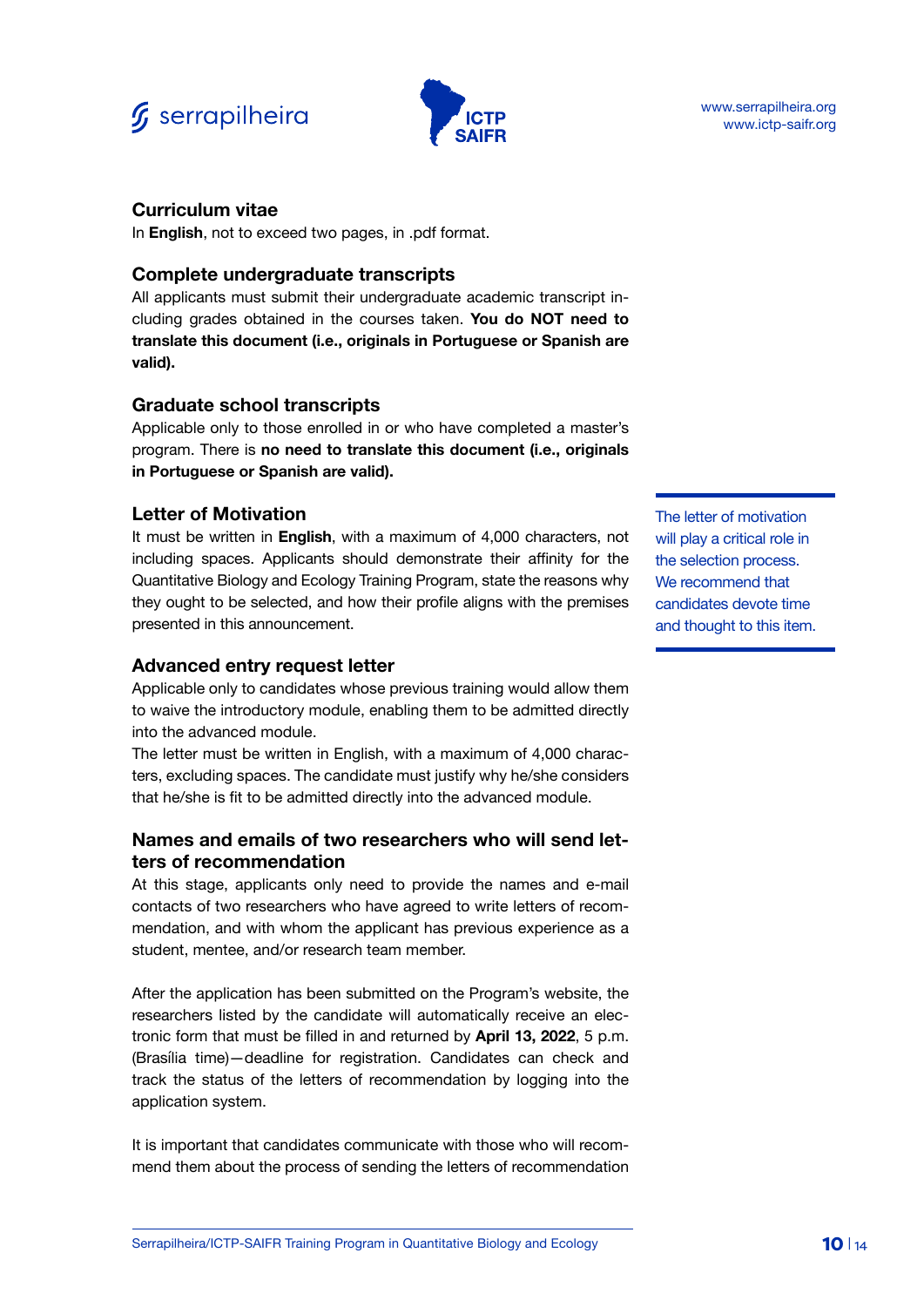



so that they check their inboxes for the automated email. It is also worth reminding them to check their SPAM box, since messages from unknown senders occasionally show up there.

#### **Note: the date we receive the letters of recommendation does not affect the date the application is submitted (by the applicant) in giving priority to the first 500 applicants.**

In other words, regardless of the date on which the letters of recommendation arrive (as long as they do so by the application deadline), the first 500 applicants to submit the form and their own documents will be given priority in the selection process.

**5. Selection Process (introductory module)**

Applications will be evaluated in two stages by a committee consisting of researchers from ICTP-SAIFR and members of the Serrapilheira Institute.

## **Documentation Evaluation**

The first step consists in checking the eligibility criteria, followed by a pre-selection based on the information provided in the application form and the documents submitted (Note: the motivation letter will play a critical role at this point).

#### **Interview**

The second step consists of remote interviews with shortlisted candidates. At this point, we will evaluate:

- technical capability in field of study;
- motivation for applying;
- level of English proficiency;

• prior knowledge of basic calculus (differential and integral single-variable). The candidate should be familiar with concepts such as continuous and discontinuous functions, limits, and trigonometric, exponential and logarithmic functions, and be able to solve one-dimensional derivatives and simple integrals.

#### **Result**

Up to thirty students will be invited to participate in the introductory module; their names will be announced on June 3, 2022.

Should candidates be identified after the interview stage as having

If anyone listed does not receive the email message from the program's application system, the candidate needs to report it to us immediately via the contact email: qbioprogram@ictp-saifr.org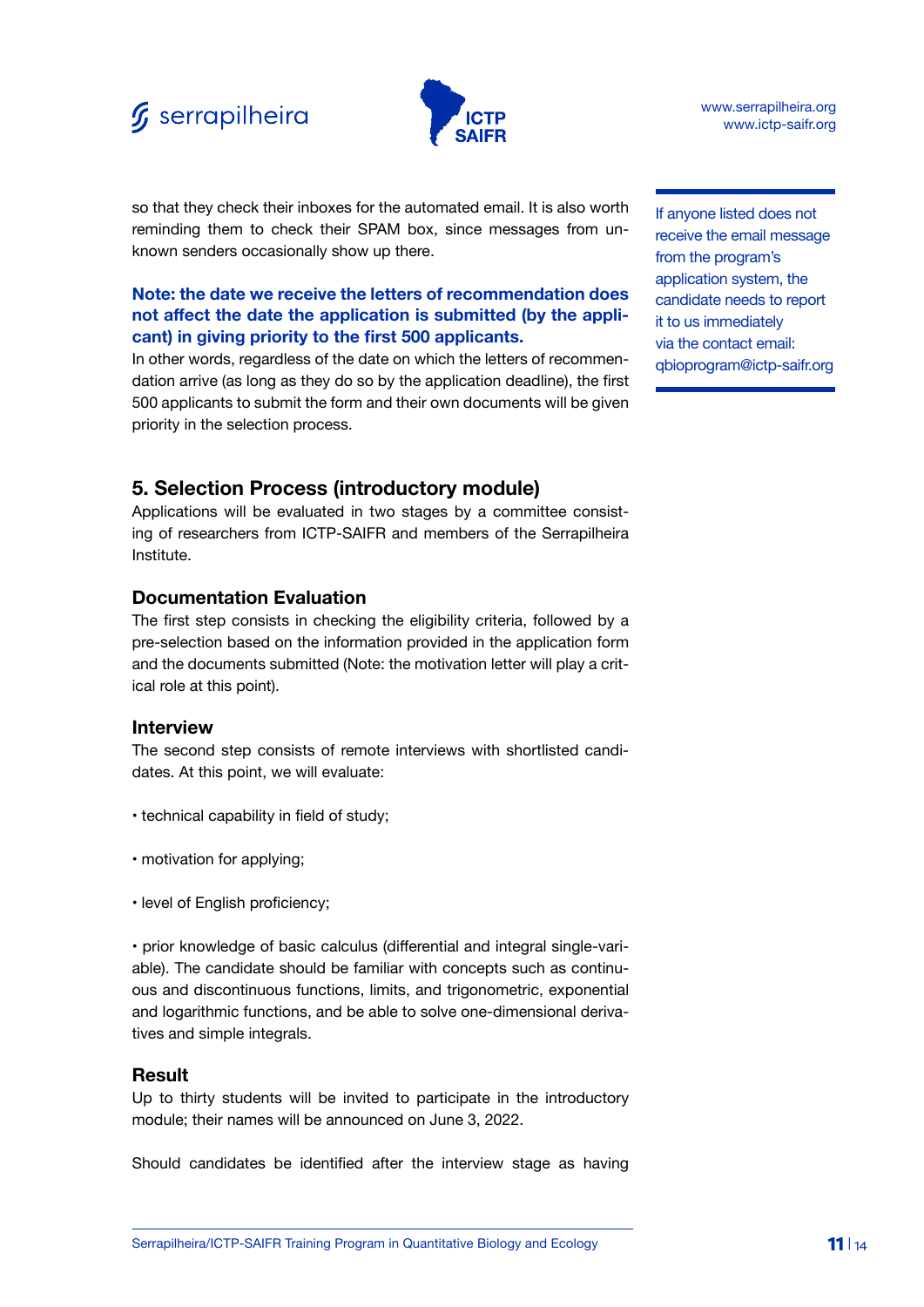



previous training that justifies direct entry into the advanced module, they can choose not to take part in the introductory module.

#### **Selection for the advanced module**

This module will have a maximum of twenty participants, including advance-entry students and students selected from the introductory module. The selection criteria for students from the introductory module will be group project performance, individual interviews, and active participation in the introductory module courses.

#### **Schedule**

**March 23, 2022** Application window opens

**April 13, 2022**, 5 p.m. (Brasília time) Application window closes

**May 20, 2022** Notification of acceptance to selected students

**June 3, 2022** Publication of the list of selected students

**July 4 – September 3, 2022** Introductory Module

#### **September 12 – December 2, 2022**

Advanced Module

## **6. Student stipend**

When the modular course begins, all students will receive lodging in the city of São Paulo and a monthly stipend of BRL 1,500 to cover food and transportation for the two months of the introductory module. It is worth pointing out that this is an estimated amount and subject to change.

Those who are selected for the advanced module will continue to receive lodging and the monthly stipend until the completion of the course (an additional three months). The stipend will be suspended upon a student's withdrawal or dismissal from the course.

The Program will also fund two domestic air tickets (round-trip) between the student's home city and the city of São Paulo for those who live in other parts of Brazil.

A limited number of participants from other Latin American countries will

Serrapilheira/ICTP-SAIFR Training Program in Quantitative Biology and Ecology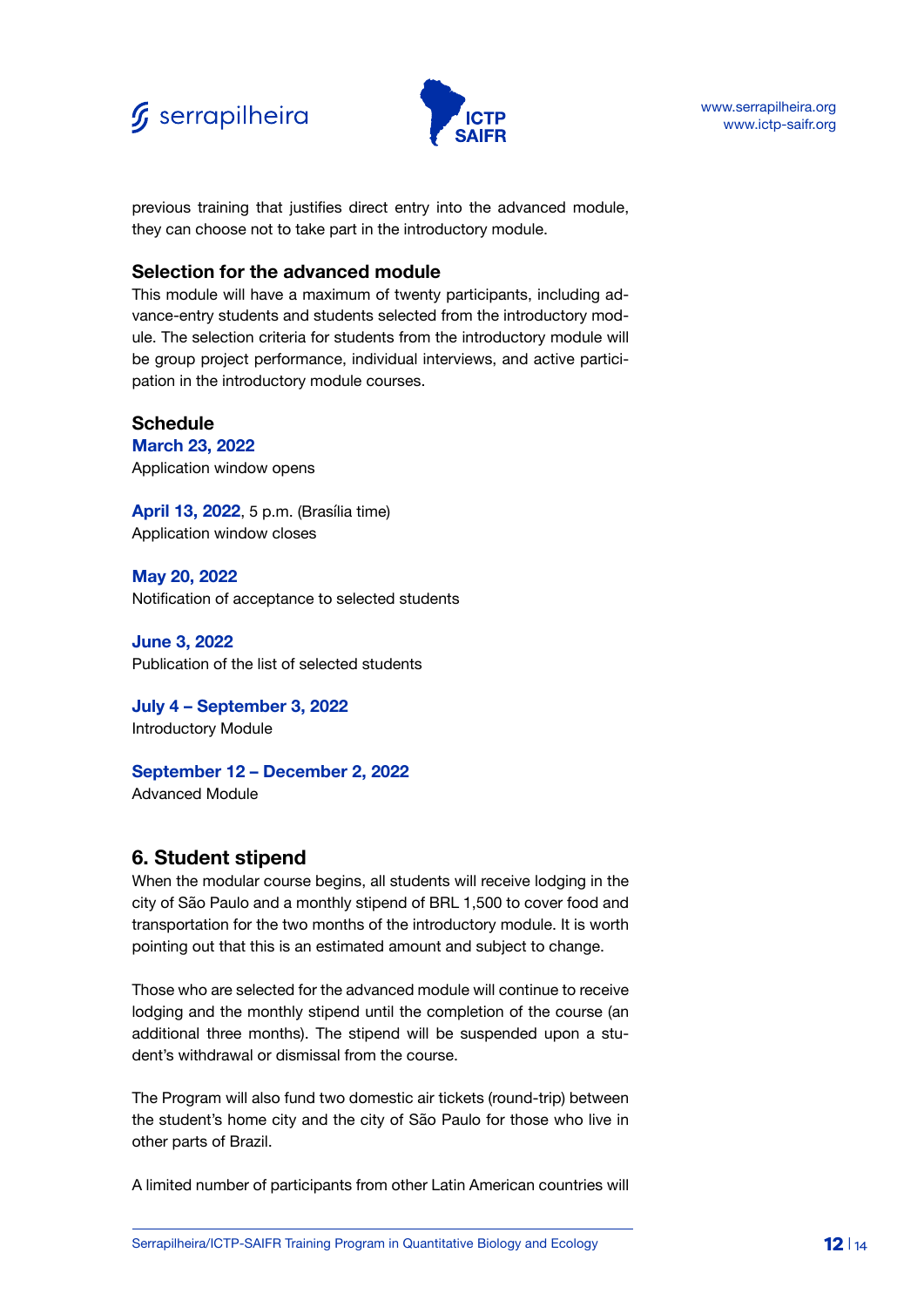

have their living stipend and air transportation funded by ICTP-SAIFR.

The stipend is a benefit that all students in the program can apply for, regardless of whether they already have scholarships from any national or international student funding agencies that provide similar incentives and support, as long as the applicable legislation and/or the internal rules of these agencies and their scholarship programs do not restrict them from receiving this type of stipend concurrently.

## **7. Important Considerations**

## **Health conditions (COVID-19 pandemic)**

Should the health conditions in Brazil and worldwide worsen during the months leading up to the date set for the start of the introductory module (July 4, 2022) to the point of making it unfeasible to hold an in-person course, the partner institutions responsible for organizing the program reserve the right to adapt the program to a remote format. In this case, participants will not receive a stipend.

## **Demographics**

Applicants are invited to opt-in for spontaneous reporting of demographic data in the Quantitative Biology and Ecology Training Program application process. By opting in, applicants agree to contribute to the collection of diversity data in our selection process. Any processing and publishing of demographic data collected in the call is strictly for statistical purposes related to the Program's commitment to transparency. Therefore, there will be no mention or identification of candidates related to this data and it will be kept confidential and secret and handled sensitively as set out in the provisions of the law. Opting out of providing demographic data does not impact the selection process in any way, nor does disqualify any candidate. Opting out can be done by ticking the "I prefer not to inform" option on the application form.

## **On a legal note**

The organizers reserve the right to cancel, suspend, modify, revise, or postpone, at any time and at their sole discretion according to their own criteria and convenience the process related to this call for applications, by simply publishing a notice on the same media channels as the Training Program in Quantitative Biology and Ecology was announced, whereby such a notice precludes any type of compensation or indemnity owed to those registered in the program.

In order to preserve impartiality and equality in the evaluation and selection of applicants for the Training Program in Quantitative Biology and Ecology, persons married to, in a civil union with or of kinship by consanguinity or affinity, either in a direct, collateral or transverse line,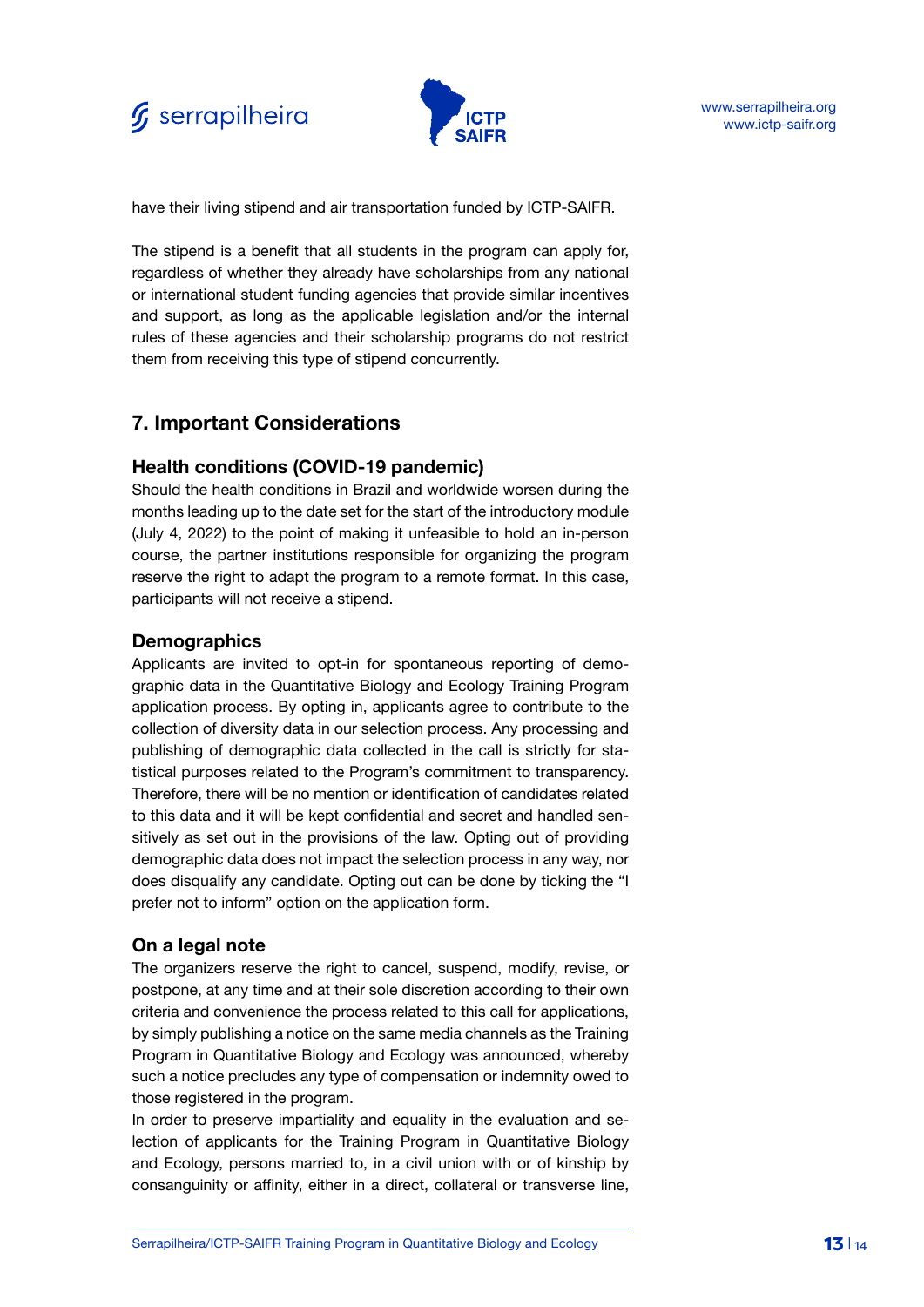



up two degrees of separation, with directors of the partner institutions responsible for organizing the Program, are not allowed to apply, directly or indirectly to the Program. Deliberately not abiding by this rule by any person qualifying for the calls for applications to the Training Program in Quantitative Biology and Ecology, will give the organizers, at their sole discretion of convenience and time, the right to request that the applicant be eliminated from the applicant pool.

Exceptions to the rules provided here must be evaluated and decided upon by the organizing institutions.

The names that make up the faculty of the course are the result of exhaustive research and reflect the quality and technical and academic competence that the organizers wish to establish for the program. Due to various factors beyond the control of the parties, however, some of the names listed may not be able to participate in the entire schedule as planned. In this case, the organizers will select other names while observing the same standards of quality and recognized competence used in selecting all nominees.

## **8. Contact**

**qbioprogram@ictp-saifr.org**